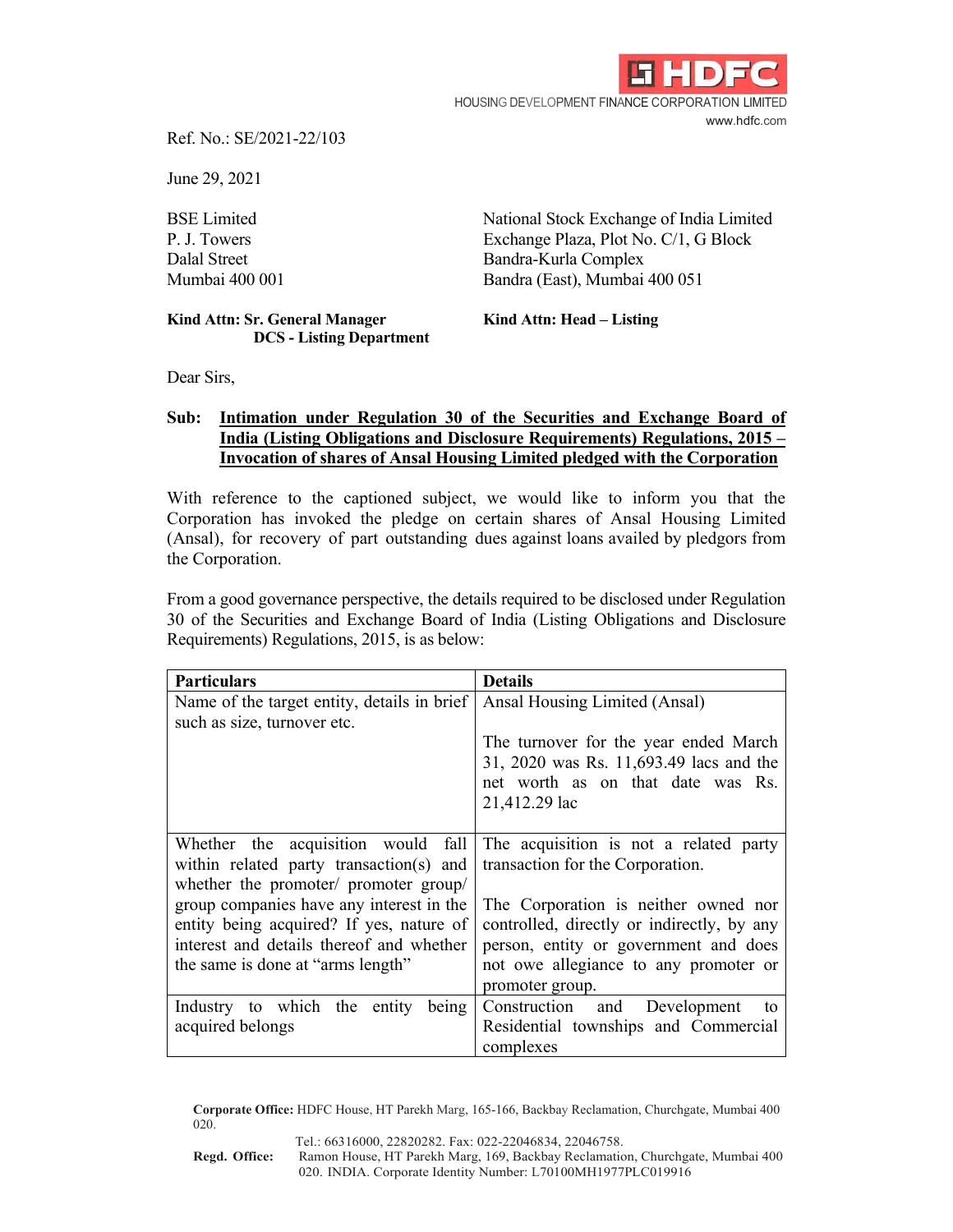

| Objects and effects of acquisition<br>(including but not limited to, disclosure<br>of reasons for acquisition of target entity,<br>if its business is outside the main line of<br>business of the listed entity)                                                           | A part of the shares pledged with the<br>Corporation were invoked for recovery of<br>part outstanding dues against loans<br>availed by pledgors.                                                                                                                                                                                                                                                                                                                                                                                                                                                                                                                                                                                                                                                                                                                                                            |
|----------------------------------------------------------------------------------------------------------------------------------------------------------------------------------------------------------------------------------------------------------------------------|-------------------------------------------------------------------------------------------------------------------------------------------------------------------------------------------------------------------------------------------------------------------------------------------------------------------------------------------------------------------------------------------------------------------------------------------------------------------------------------------------------------------------------------------------------------------------------------------------------------------------------------------------------------------------------------------------------------------------------------------------------------------------------------------------------------------------------------------------------------------------------------------------------------|
| Brief details of any governmental or<br>regulatory approvals required for the<br>acquisition                                                                                                                                                                               | <b>Nil</b>                                                                                                                                                                                                                                                                                                                                                                                                                                                                                                                                                                                                                                                                                                                                                                                                                                                                                                  |
| Indicative time period for completion of<br>the acquisition/ Date of completion of<br>acquisition                                                                                                                                                                          | On June 28, 2021, the shares of Ansal<br>invoked by the Corporation crossed 5%<br>of its paid-up capital, in aggregate.                                                                                                                                                                                                                                                                                                                                                                                                                                                                                                                                                                                                                                                                                                                                                                                     |
| Nature of consideration - whether cash<br>consideration or share swap and details<br>of the same                                                                                                                                                                           | Not applicable                                                                                                                                                                                                                                                                                                                                                                                                                                                                                                                                                                                                                                                                                                                                                                                                                                                                                              |
| Cost of acquisition/ price at which the<br>shares are being acquired                                                                                                                                                                                                       | Not applicable                                                                                                                                                                                                                                                                                                                                                                                                                                                                                                                                                                                                                                                                                                                                                                                                                                                                                              |
| Percentage of shareholding/ control<br>acquired and/ or number of shares<br>acquired                                                                                                                                                                                       | 50,00,000<br>equity<br>shares<br>of<br>Ansal representing 8.42% of its paid-up<br>share capital.                                                                                                                                                                                                                                                                                                                                                                                                                                                                                                                                                                                                                                                                                                                                                                                                            |
| Brief background about the entity<br>acquired in terms of products/line of<br>business sold, date of incorporation,<br>history of last 3 years turnover, country<br>in which the entity being acquired has<br>presence and any other significant<br>information (in brief) | The main objective of Ansal is to acquire,<br>purchase, sell, own, manage, improve,<br>develop, let, take on lease, exchange,<br>mortgage, assign, hire or otherwise<br>acquire and/or dispose of any type of<br>lands or properties or any tenure of<br>interest herein and to erect and construct<br>houses, multi-storeyed flats, building<br>farm houses, shops or works of every<br>description and to pull down, rebuild,<br>enlarge, alter, and improve existing<br>buildings, shops and works<br>houses,<br>thereon and to convert and appropriate<br>any such lands into roads, streets, gardens<br>and other convenience and generally to<br>act as real estate developers, builders,<br>colonisers, contractors and agents.<br>Turnover of Ansal during the last three<br>financial years:<br>FY 2019-20 - Rs. 11,693.49 lac<br>FY 2018-19 - Rs. 14,845.77 lac<br>FY 2017-18 - Rs. 20,272.78 lac |